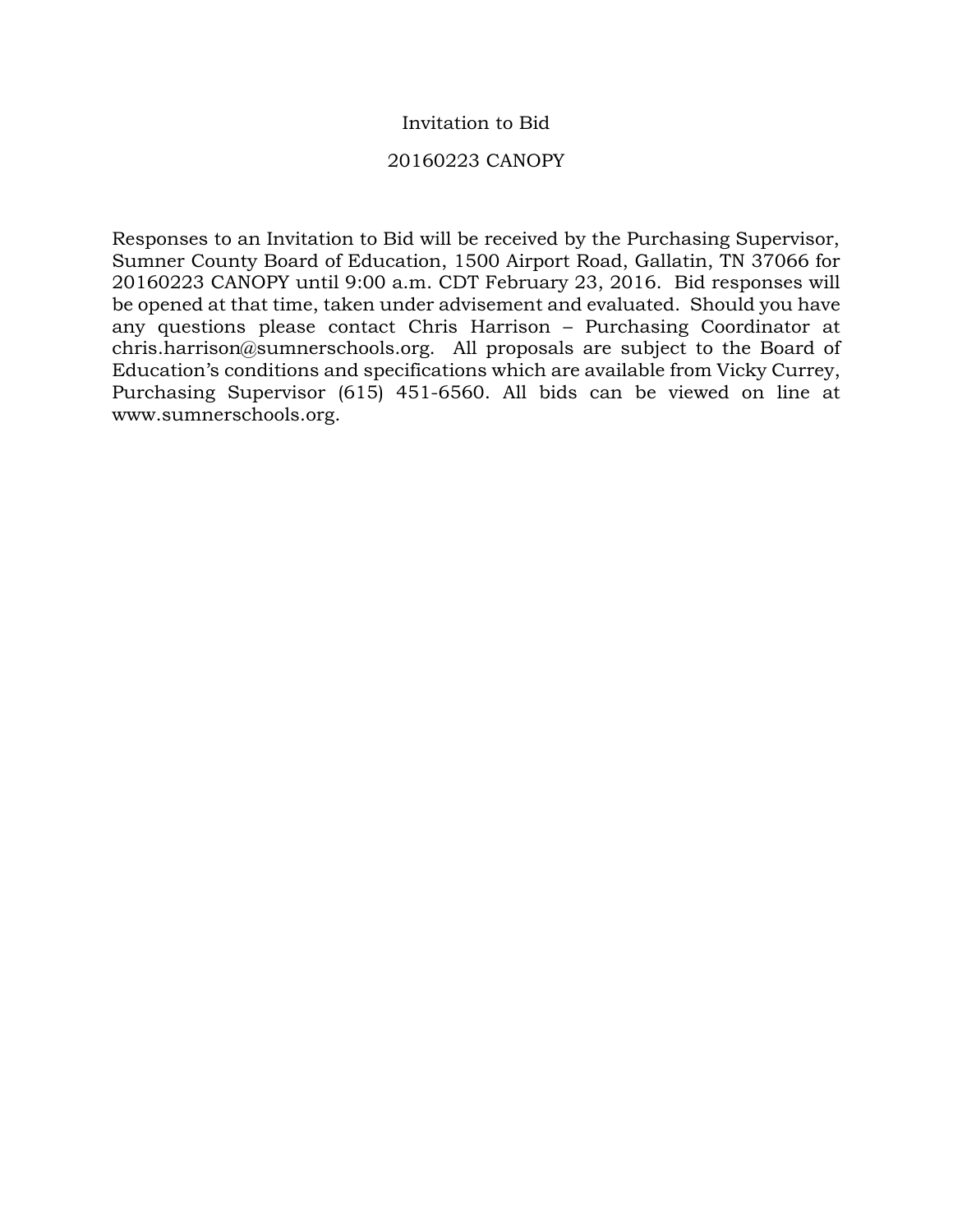### **NOTICE TO RESPONDENTS**

Responses to an Invitation to Bid will be received by the Purchasing Supervisor in the SUPPORT SERVICE FACILITY CONFERENCE ROOM, Sumner County Board of Education, 1500 Airport Road Gallatin, TN 37066. They will be received until **9:00 A.M. Local Time FEBRUARY 23, 2016** for **20160223 CANOPY**, at which time the responses will be opened, taken under advisement and evaluated. *BIDS WILL BE POSTED ON www.sumnerschools.org* 

#### **GENERAL REQUIREMENTS AND CONDITIONS**

-------------------------------------------------------------------------------------------------------------------------------

- 1. The Sumner County Board of Education reserves the right to accept or reject any and/or all responses in whole or in part, and to waive informalities therein.
- 2. Any responses received after the scheduled closing time for the receipt for responses will not be considered.
- 3. If a mistake is discovered after the responses are received, only the Sumner County Board of Education may allow the respondent to withdraw the entire response.
- 4. Partial payments will not be approved unless justification for such payment can be shown. Terms will be net 30 days.
- 5. Payment will not be made until the said **20160223 CANOPY** are inspected and approved as meeting all specifications by persons appointed by the Sumner County Board of Education.
- 6. Responses submitted must be in a sealed envelope and marked on the outside as follows: **RESPONSE: 20160223 CANOPY DEADLINE: FEBRUARY 23, 2016 @ 9:00 A.M.**
- 7. Facsimile responses will not be considered.
- 8. If a successful bidder violates any terms of their bid, the contract, school board policy or any law they may be disqualified from bidding for a period of two years for minor violations or longer for major violations. Bids from disqualified bidders will not be accepted during the period of disqualification.
- 9. Prices quoted on the response (if any) are to be considered firm and binding until the said **20160223 CANOPY** are in the possession of the Sumner County Board of Education.
- 10. No purchase or contract is authorized or valid until the issuance of a Board Purchase Order in accordance with Board Policy. No Board Employee is authorized to purchase equipment, supplies or services prior to the issuance of such a Purchase Order.
- 11. Any deviation from these stated terms, specifications and conditions must be coordinated with and approved in writing by the Purchasing Supervisor, Vicky Currey (615) 451-6560.
- 12. All bids that exceed \$25,000 must have the Company Name, License Number, Expiration Date thereof and License Classification of Contractor listed on outside of sealed envelope. As required by State of Tennessee Code Annotated 62-6-119.
- 13. The awarded bidder will be required to post a performance and payment bond in the amount of 25% of the contract price if it exceeds \$100,000 as stated by State of Tennessee Code Annotated 12-4-201.
- 14. If the project cost in excess of \$25,000 a performance bond must be secured by the requesting party in an amount equal to the market improvement value.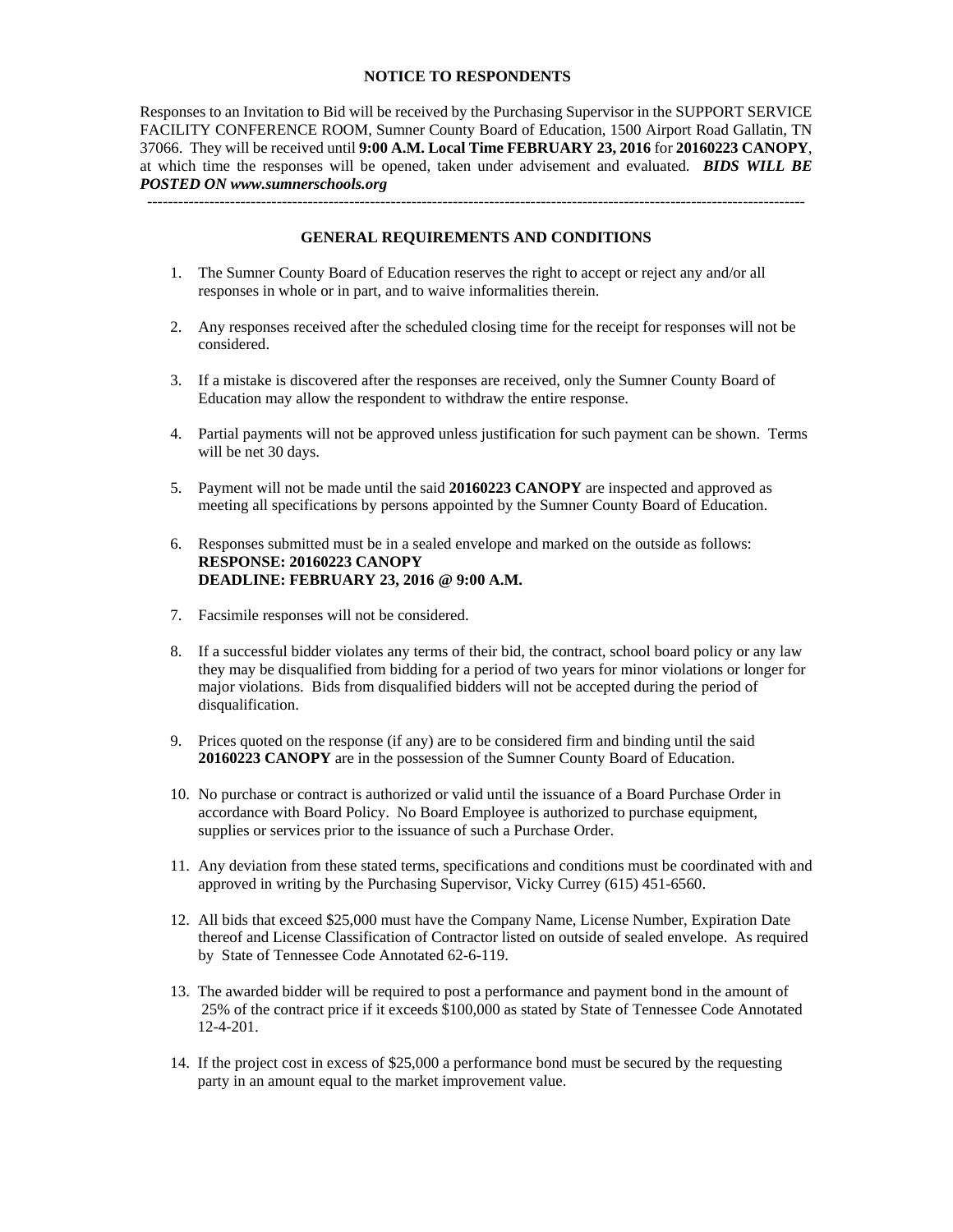# **20160223 CANOPY**

The Sumner County Board of Education, herein known as "School System", is soliciting bids to secure pricing for the installation of aluminum canopies. The School System operates under the non‐ appropriation of funds clause.

The purpose of this bid is to secure pricing, per square foot for the installation of aluminum canopies. The vendor must submit a bid based off installation following the parameters listed below:

### **BASE BID**

- Install straight line (no turns) canopy consisting of bronze aluminum .032 flat pans and aluminum beam with bronze trim.
	- $\triangleright$  Includes .110" bronze aluminum posts (3" x 3")
	- Posts to be core-drilled thru existing sidewalks as needed for installation, 24" below grade with 6" perpendicular threaded rods (4" O/C) mounted in concrete below ground using 3000 psi concrete, mechanically vibrated for proper compaction. Posts will be saddle routed to accommodate placement of beam.
	- Includes Maxi‐gutter and external downspout system
	- Includes Drill‐Tek fasteners, individually sealed with NPC900 Solar Seal adhesive sealant
	- $\triangleright$  Seal both sides of beam and Maxi-gutter to pans using NPC900 Solar Seal sealant.

## **ALTERNATE PRICING:**

The vendor must submit pricing for canopies with construction such as L‐shape and Hexagonal; Step Downs; and Radius. The price per square foot will be added to the base bid price for a total cost per square foot.

Example: See below for measurements. Price as L‐shape only. This will be used for informational purposes only.



20ft. X 45ft.

The vendor must submit separate pricing for different color canopies, such as white, green, etc. The price will be in addition to the base bid price.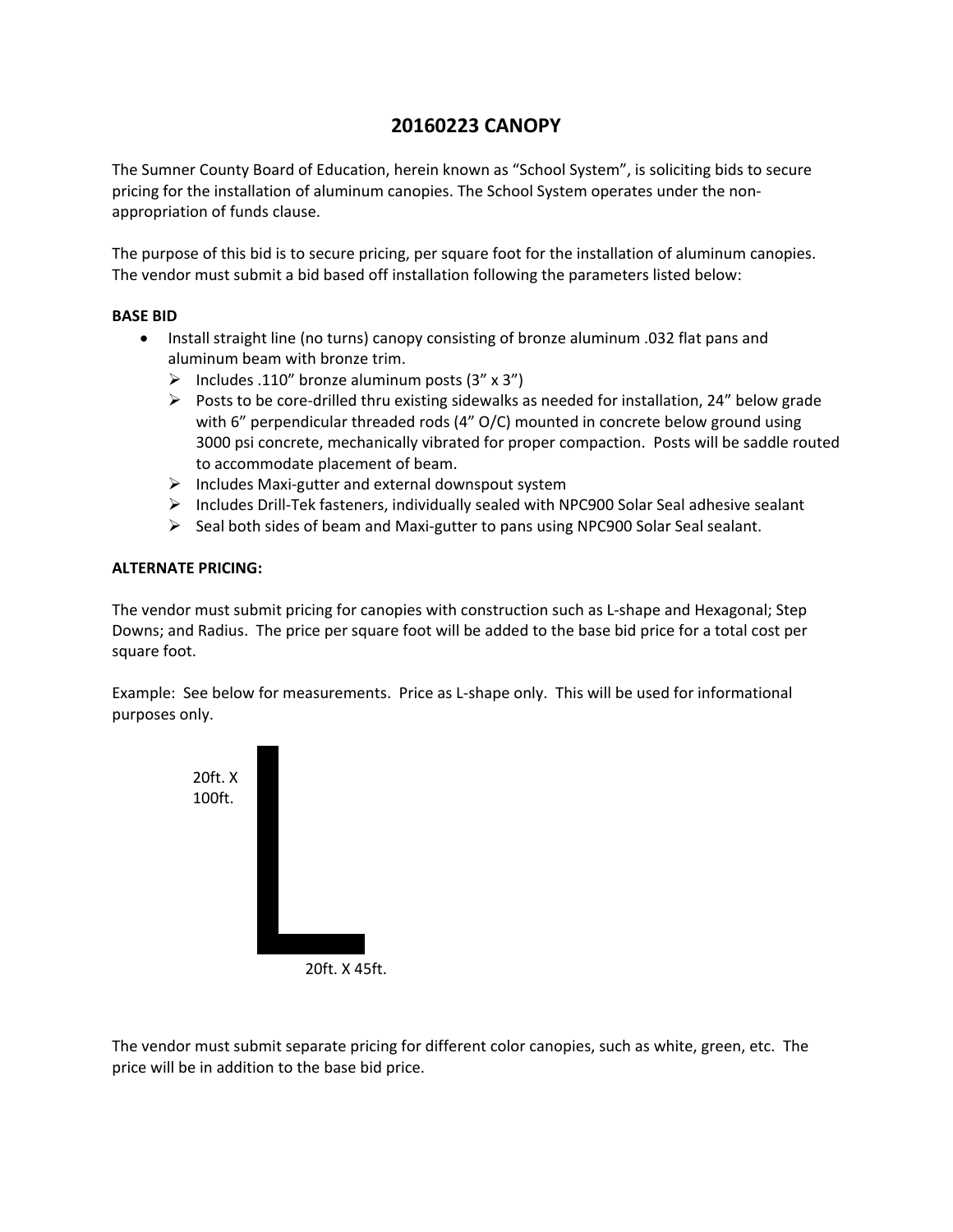The vendor will provide the School System with a one year warranty. Coverage must warranty against defects in material, fabrication and installation. Coverage will begin from date of completion.

The vendor must adhere to design guidelines. A scale model of the canopy is available for review. The scale model indicates all the design features for construction. The model is available for review at:

Sumner County Board of Education Support Services Facility 1500 Airport Road Gallatin, TN 37066

The bid must be valid until June 30, 2016. The School System shall allow the vendor to submit a price increase of up to five percent (5%) due to cost increase in materials. The price increase must be approved by the School System in writing.

## **Contractor Obligations:**

- Shall provide and obtain all necessary materials, equipment and labor.
- Shall provide and obtain all necessary permits with Local, County, etc. agencies as required by law.
- Shall schedule all necessary inspections with Local, County, etc. agencies as required by law.
- Shall strictly adhere to engineered drawings. The School System reserves the right to withhold partial or all payment until the work is completed to the specifications and satisfaction of the School System. Any work not completed to specifications will be the Contractor's sole responsibility and expense to redo.
- Shall provide Worker's Compensation Insurance as required by Tennessee State Law. The Contractor shall prove compliance with Public Chapter No. 587, T.C.A. 49‐5‐413(d), criminal background check, and provide a Drug Free Workplace Affidavit.
- Shall dispose of all generated waste materials in compliance with all Local, State and Federal guidelines, regulations, and requirements.
- Shall have properly trained and experienced staff to facilitate the specified services.
- Qualifications: minimum five years of experience; provide a minimum of three (3) local references including name & telephone number.